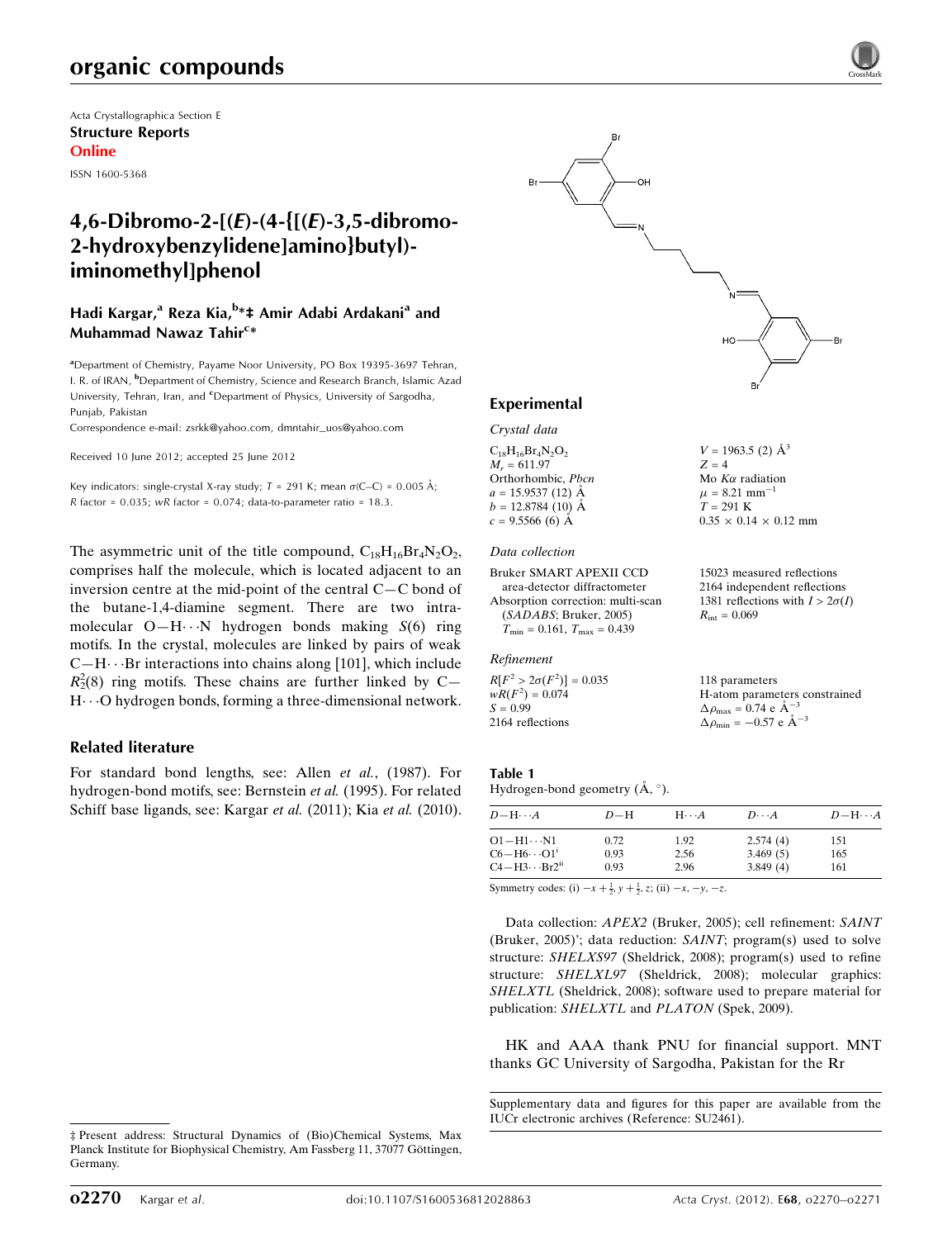#### References

- [Allen, F. H., Kennard, O., Watson, D. G., Brammer, L., Orpen, A. G. & Taylor,](http://scripts.iucr.org/cgi-bin/cr.cgi?rm=pdfbb&cnor=su2461&bbid=BB1) R. (1987). [J. Chem. Soc. Perkin Trans. 2](http://scripts.iucr.org/cgi-bin/cr.cgi?rm=pdfbb&cnor=su2461&bbid=BB1), pp. S1–19.
- [Bernstein, J., Davis, R. E., Shimoni, L. & Chang, N.-L. \(1995\).](http://scripts.iucr.org/cgi-bin/cr.cgi?rm=pdfbb&cnor=su2461&bbid=BB2) Angew. Chem. [Int. Ed. Engl.](http://scripts.iucr.org/cgi-bin/cr.cgi?rm=pdfbb&cnor=su2461&bbid=BB2) 34, 1555–1573.

Bruker (2005). APEX2, SAINT and SADABS[. Bruker AXS Inc., Madison,](http://scripts.iucr.org/cgi-bin/cr.cgi?rm=pdfbb&cnor=su2461&bbid=BB3) [Wisconsin, USA.](http://scripts.iucr.org/cgi-bin/cr.cgi?rm=pdfbb&cnor=su2461&bbid=BB3)

[Kargar, H., Kia, R., Pahlavani, E. & Tahir, M. N. \(2011\).](http://scripts.iucr.org/cgi-bin/cr.cgi?rm=pdfbb&cnor=su2461&bbid=BB4) Acta Cryst. E67, o614. [Kia, R., Kargar, H., Tahir, M. N. & Kianoosh, F. \(2010\).](http://scripts.iucr.org/cgi-bin/cr.cgi?rm=pdfbb&cnor=su2461&bbid=BB5) Acta Cryst. E66, o2296. [Sheldrick, G. M. \(2008\).](http://scripts.iucr.org/cgi-bin/cr.cgi?rm=pdfbb&cnor=su2461&bbid=BB6) Acta Cryst. A64, 112–122. [Spek, A. L. \(2009\).](http://scripts.iucr.org/cgi-bin/cr.cgi?rm=pdfbb&cnor=su2461&bbid=BB7) Acta Cryst. D65, 148–155.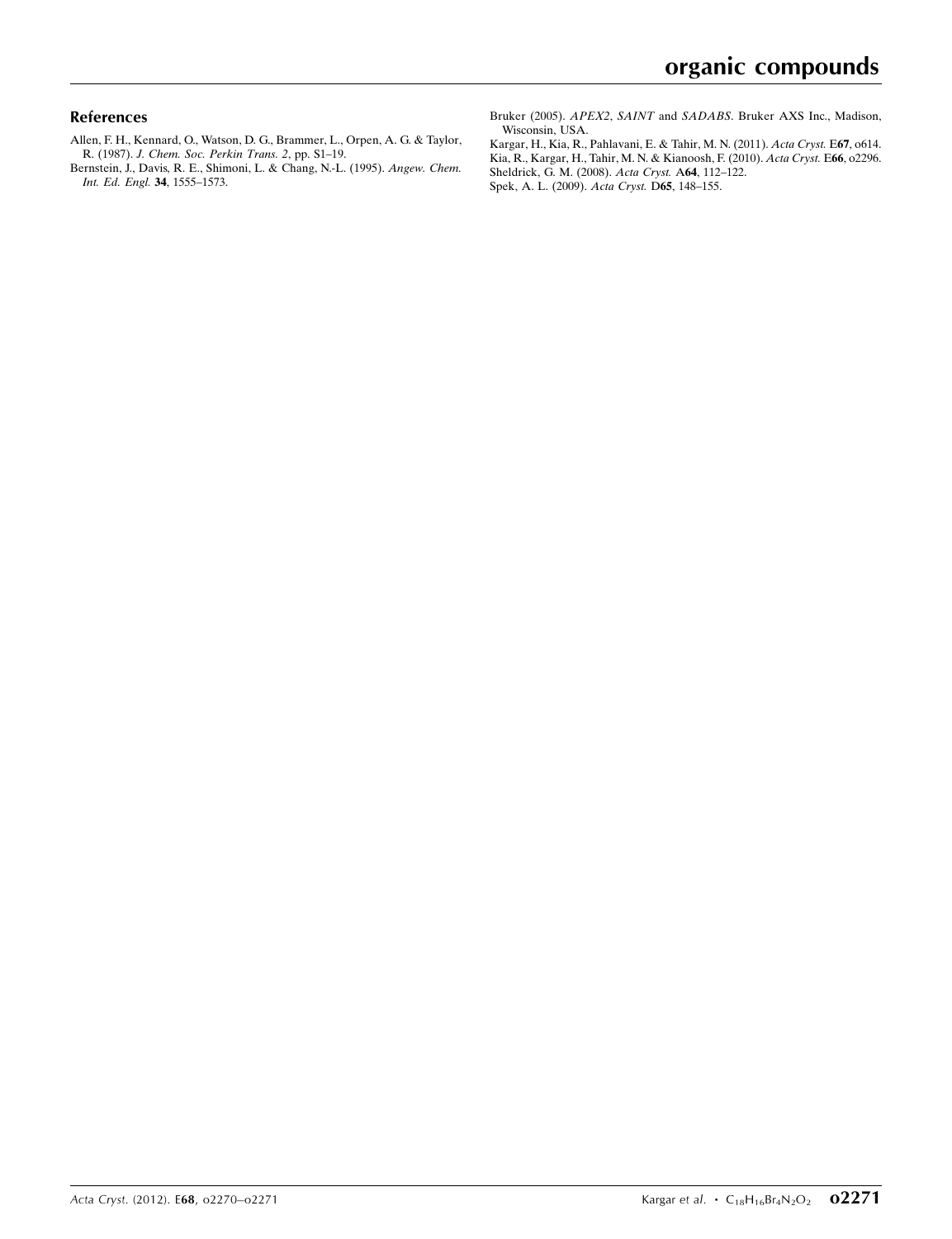# **supporting information**

*Acta Cryst.* (2012). E**68**, o2270–o2271 [doi:10.1107/S1600536812028863]

# **4,6-Dibromo-2-[(***E***)-(4-{[(***E***)-3,5-dibromo-2-hydroxybenzylidene]amino}butyl) iminomethyl]phenol**

# **Hadi Kargar, Reza Kia, Amir Adabi Ardakani and Muhammad Nawaz Tahir**

# **S1. Comment**

In continuation of our work on the crystal structures of Schiff base ligands (Kargar *et al.*, 2011; Kia *et al.*, 2010), we synthesized and analysed the crystal structure of the title compound.

The asymmetric unit of the title compound, Fig. 1, comprises half of a potential tetradentate Schiff base ligand. The molecule is located about an inversion centre which is situated at the centre of the central C9-C9A bond of the 1,4 butane-diamine segment. The bond lengths (Allen *et al.*, 1987) and angles are within the normal ranges. The intramolecular O—H···N hydrogen bonds make *S(6)* ring motifs (Table 1 and Fig. 1; Bernstein *et al.*, 1995).

In the crystal, molecules are linked by pairs of weak C—H···Br interactions to form chains along direction [101] which include  $R^2/8$  ring motifs (Table 1 and Fig. 2). These chains are further linked by C—H···O interactions (Table 1) to form a three-dimensional network.

# **S2. Experimental**

The title compound was synthesized by adding 3,5-dibromosalicylaldehyde (2 mmol) to a solution of butylenediamine (1 mmol) in ethanol (30 ml). The mixture was refluxed with stirring for 30 min. The resultant solution was filtered. Yellow needle-like crystals of the title compound, suitable for *X*-ray structure determination, were obtained by recrystallization from ethanol on slow evaporation of the solvents at room temperature over several days.

# **S3. Refinement**

The OH H atom was located in a difference Fourier map and constrained to ride on the parent O atom with  $U_{iso}(H)$  = 1.5U<sub>eq</sub>(O). The C-bound H-atoms were included in calculated positions and treated as riding atoms: C—H = 0.93 and 0.97 Å for CH and CH<sub>2</sub> H-atoms, respectively, with  $U_{iso}(H) = 1.2U_{eq}(C)$ .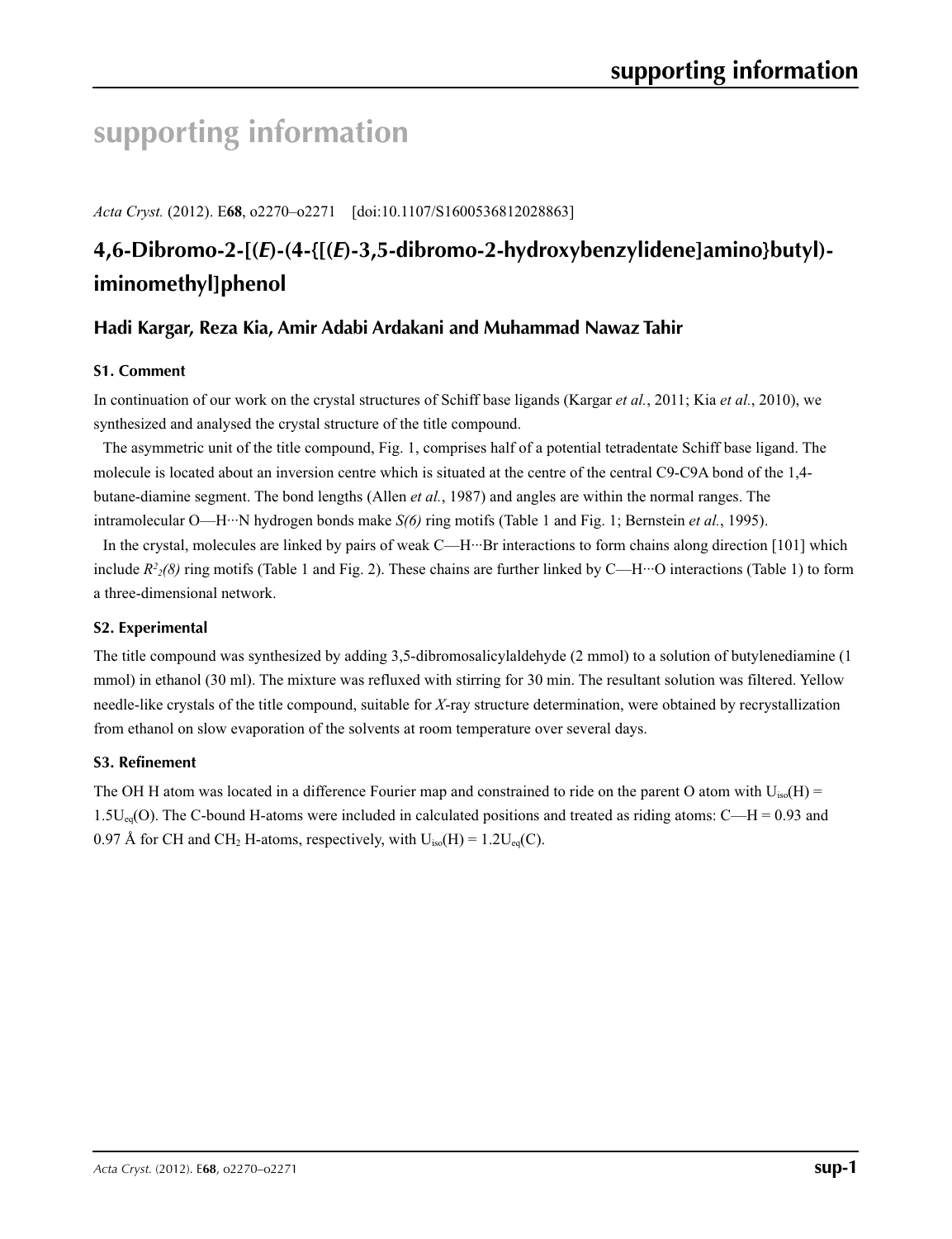

# **Figure 1**

The molecular structure of the title molecule, showing 40% probability displacement ellipsoids and the atomic numbering [symmetry code for suffix  $A = -x, -y, -z$ ].



## **Figure 2**

The crystal packing of the title compound viewed along the c axis, showing linking of molecules through C—H···O and weak C—H···Br interactions (dashed lines; see Table 1 for details). Only the H atoms involved in hydrogen bonding are shown.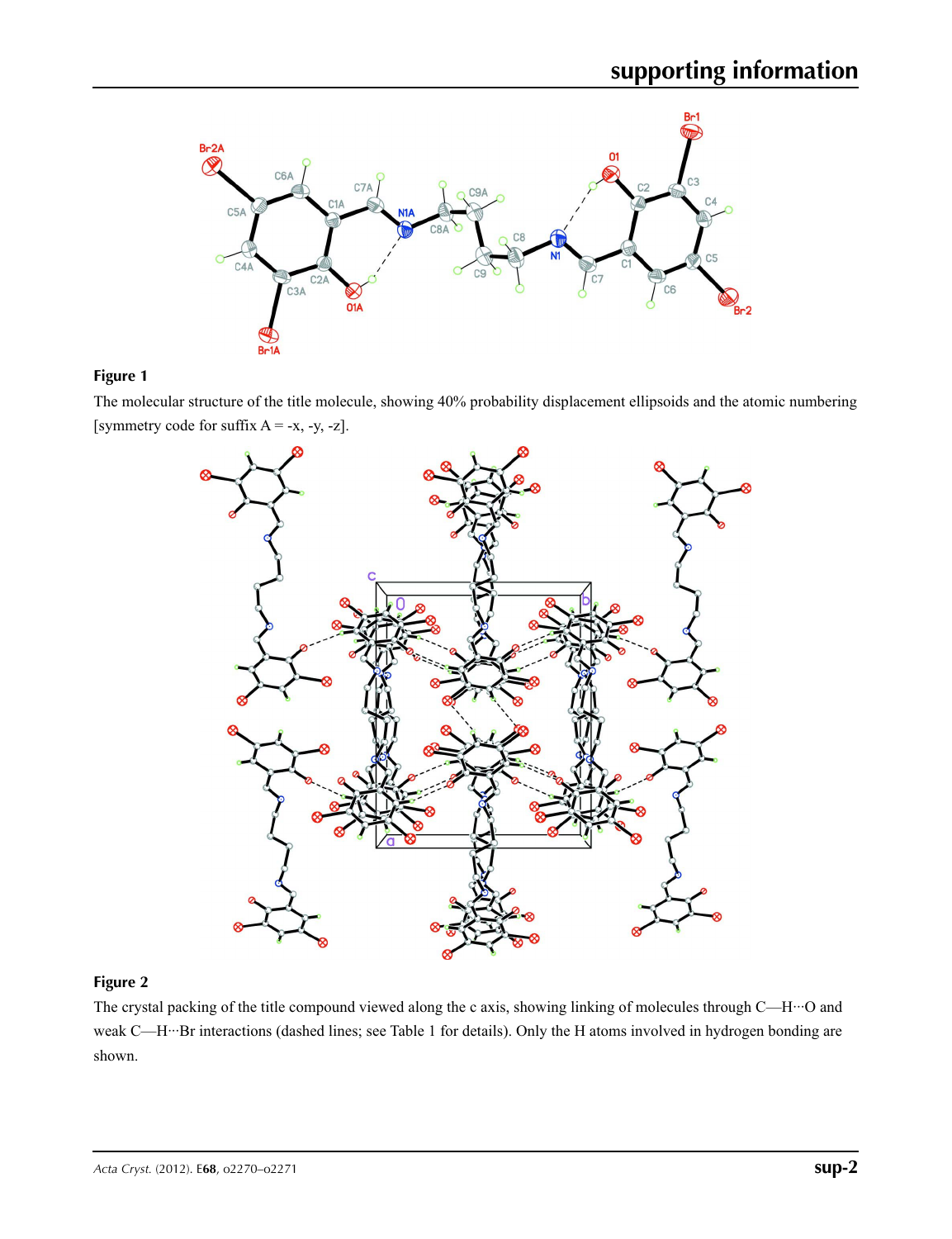## **4,6-Dibromo-2-[(***E***)-(4-{[(***E***)-3,5-dibromo-2- hydroxybenzylidene]amino}butyl)iminomethyl]phenol**

 $F(000) = 1176$  $D_x = 2.070$  Mg m<sup>-3</sup>

 $\theta$  = 3.3–27.5°  $\mu$  = 8.21 mm<sup>-1</sup>  $T = 291$  K Needle, yellow  $0.35 \times 0.14 \times 0.12$  mm

 $R_{\text{int}} = 0.069$ 

 $h = -20 \rightarrow 20$  $k = -16 \rightarrow 16$ *l* = −11→11

Mo *Kα* radiation, *λ* = 0.71073 Å Cell parameters from 2045 reflections

15023 measured reflections 2164 independent reflections 1381 reflections with  $I > 2\sigma(I)$ 

 $\theta_{\text{max}} = 27.2^{\circ}, \theta_{\text{min}} = 2.0^{\circ}$ 

#### *Crystal data*

 $C_{18}H_{16}Br_4N_2O_2$  $M_r = 611.97$ Orthorhombic, *Pbcn* Hall symbol: -P 2n 2ab  $a = 15.9537(12)$  Å  $b = 12.8784(10)$  Å  $c = 9.5566(6)$  Å  $V = 1963.5$  (2) Å<sup>3</sup>  $Z = 4$ 

#### *Data collection*

| Bruker SMART APEXII CCD area-detector    |
|------------------------------------------|
| diffractometer                           |
| Radiation source: fine-focus sealed tube |
| Graphite monochromator                   |
| $\varphi$ and $\omega$ scans             |
| Absorption correction: multi-scan        |
| (SADABS; Bruker, 2005)                   |
| $T_{\min}$ = 0.161, $T_{\max}$ = 0.439   |

#### *Refinement*

| Refinement on $F^2$<br>Least-squares matrix: full | Secondary atom site location: difference Fourier<br>map      |
|---------------------------------------------------|--------------------------------------------------------------|
| $R[F^2 > 2\sigma(F^2)] = 0.035$                   | Hydrogen site location: inferred from                        |
| $wR(F^2) = 0.074$                                 | neighbouring sites                                           |
| $S = 0.99$                                        | H-atom parameters constrained                                |
| 2164 reflections                                  | $w = 1/[\sigma^2(F_0^2) + (0.0269P)^2 + 1.1226P]$            |
| 118 parameters                                    | where $P = (F_o^2 + 2F_c^2)/3$                               |
| 0 restraints                                      | $(\Delta/\sigma)_{\text{max}}$ < 0.001                       |
| Primary atom site location: structure-invariant   | $\Delta \rho_{\text{max}} = 0.74 \text{ e } \text{\AA}^{-3}$ |
| direct methods                                    | $\Delta\rho_{\rm min} = -0.57$ e Å <sup>-3</sup>             |

#### *Special details*

**Geometry**. Bond distances, angles etc. have been calculated using the rounded fractional coordinates. All su's are estimated from the variances of the (full) variance-covariance matrix. The cell esds are taken into account in the estimation of distances, angles and torsion angles

**Refinement**. Refinement of  $F^2$  against ALL reflections. The weighted R-factor wR and goodness of fit S are based on  $F^2$ , conventional R-factors R are based on F, with F set to zero for negative  $F^2$ . The threshold expression of  $F^2 > 2 \text{sigma}(F^2)$  is used only for calculating R-factors(gt) etc. and is not relevant to the choice of reflections for refinement. R-factors based on  $F<sup>2</sup>$  are statistically about twice as large as those based on F, and R- factors based on ALL data will be even larger.

*Fractional atomic coordinates and isotropic or equivalent isotropic displacement parameters (Å<sup>2</sup>)* 

|                 | x           |                | z          | $U_{\rm iso}$ */ $U_{\rm eq}$ |  |
|-----------------|-------------|----------------|------------|-------------------------------|--|
| Br1             | 0.13066(3)  | $-0.24496(3)$  | 0.17601(5) | 0.0577(2)                     |  |
| Br <sub>2</sub> | 0.05752(3)  | 0.17551(3)     | 0.07666(5) | 0.0549(2)                     |  |
| O <sub>1</sub>  | 0.25622(17) | $-0.15166(19)$ | 0.3764(3)  | 0.0456(9)                     |  |
| N <sub>1</sub>  | 0.3337(2)   | $-0.0051(2)$   | 0.5060(3)  | 0.0374(11)                    |  |
| C <sub>1</sub>  | 0.2230(2)   | 0.0284(3)      | 0.3459(4)  | 0.0320(11)                    |  |
| C <sub>2</sub>  | 0.2109(2)   | $-0.0776(3)$   | 0.3154(4)  | 0.0324(11)                    |  |
|                 |             |                |            |                               |  |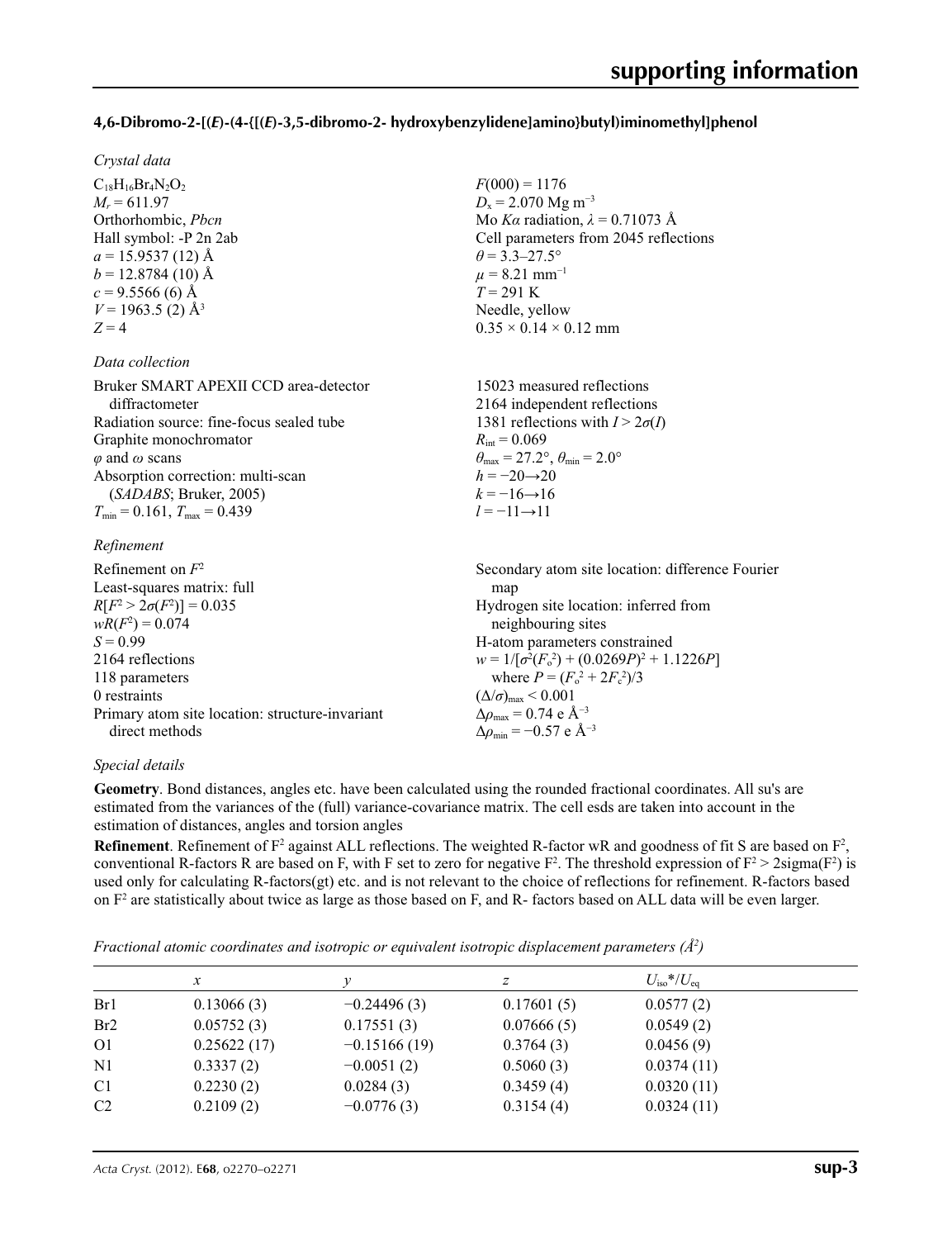| C <sub>3</sub>   | 0.1493(2) | $-0.1035(3)$ | 0.2181(4) | 0.0359(11) |  |
|------------------|-----------|--------------|-----------|------------|--|
| C <sub>4</sub>   | 0.1036(2) | $-0.0293(3)$ | 0.1493(4) | 0.0373(12) |  |
| C <sub>5</sub>   | 0.1186(2) | 0.0745(3)    | 0.1788(4) | 0.0373(12) |  |
| C <sub>6</sub>   | 0.1761(2) | 0.1035(3)    | 0.2756(4) | 0.0349(11) |  |
| C7               | 0.2860(2) | 0.0599(3)    | 0.4468(4) | 0.0360(12) |  |
| C8               | 0.3979(2) | 0.0338(3)    | 0.6028(4) | 0.0433(14) |  |
| C9               | 0.4818(3) | 0.0488(3)    | 0.5281(5) | 0.0537(17) |  |
| H1               | 0.28180   | $-0.12680$   | 0.42830   | $0.0680*$  |  |
| H <sub>3</sub>   | 0.06320   | $-0.04820$   | 0.08400   | $0.0450*$  |  |
| H <sub>6</sub>   | 0.18440   | 0.17350      | 0.29520   | $0.0420*$  |  |
| H7               | 0.29150   | 0.13000      | 0.46860   | $0.0430*$  |  |
| H <sub>8</sub> A | 0.40490   | $-0.01510$   | 0.67920   | $0.0520*$  |  |
| H8B              | 0.37970   | 0.09950      | 0.64210   | $0.0520*$  |  |
| H9A              | 0.47400   | 0.09730      | 0.45150   | $0.0650*$  |  |
| H9B              | 0.52140   | 0.07960      | 0.59310   | $0.0650*$  |  |
|                  |           |              |           |            |  |

*Atomic displacement parameters (Å2 )*

|                | $U^{11}$   | $L^{22}$   | $U^{33}$   | $U^{12}$      | $U^{13}$      | $U^{23}$      |
|----------------|------------|------------|------------|---------------|---------------|---------------|
| Br1            | 0.0699(3)  | 0.0317(2)  | 0.0716(3)  | $-0.0021(2)$  | $-0.0215(3)$  | $-0.0097(2)$  |
| Br2            | 0.0590(3)  | 0.0417(2)  | 0.0641(3)  | 0.0064(2)     | $-0.0152(2)$  | 0.0100(2)     |
| O <sub>1</sub> | 0.0460(17) | 0.0348(14) | 0.0561(18) | 0.0052(13)    | $-0.0166(14)$ | $-0.0036(13)$ |
| N <sub>1</sub> | 0.0298(17) | 0.0403(18) | 0.042(2)   | $-0.0008(16)$ | $-0.0012(16)$ | $-0.0022(15)$ |
| C <sub>1</sub> | 0.027(2)   | 0.0309(19) | 0.038(2)   | $-0.0025(17)$ | 0.0029(19)    | 0.0002(17)    |
| C <sub>2</sub> | 0.029(2)   | 0.0313(19) | 0.037(2)   | 0.0010(17)    | 0.0004(18)    | 0.0008(17)    |
| C <sub>3</sub> | 0.037(2)   | 0.0267(18) | 0.044(2)   | $-0.0035(18)$ | 0.0021(19)    | $-0.0057(17)$ |
| C <sub>4</sub> | 0.035(2)   | 0.038(2)   | 0.039(2)   | $-0.0024(19)$ | $-0.0080(19)$ | $-0.0016(18)$ |
| C <sub>5</sub> | 0.033(2)   | 0.034(2)   | 0.045(2)   | 0.0023(18)    | $-0.0035(19)$ | 0.0043(18)    |
| C <sub>6</sub> | 0.038(2)   | 0.0258(18) | 0.041(2)   | $-0.0018(17)$ | 0.005(2)      | $-0.0003(17)$ |
| C7             | 0.037(2)   | 0.034(2)   | 0.037(2)   | $-0.0042(18)$ | 0.003(2)      | $-0.0058(18)$ |
| C8             | 0.038(2)   | 0.053(3)   | 0.039(2)   | $-0.003(2)$   | $-0.006(2)$   | $-0.006(2)$   |
| C9             | 0.043(3)   | 0.049(3)   | 0.069(3)   | $-0.003(2)$   | $-0.013(3)$   | $-0.011(2)$   |

*Geometric parameters (Å, º)*

| $Br1-C3$       | 1.889(4) | $C4 - C5$  | 1.387(5) |
|----------------|----------|------------|----------|
| $Br2-C5$       | 1.896(4) | $C5-C6$    | 1.355(5) |
| $O1-C2$        | 1.331(5) | $C8-C9$    | 1.529(6) |
| $O1 - H1$      | 0.7200   | $C9 - C9$  | 1.485(6) |
| $N1-C7$        | 1.265(5) | $C4 - H3$  | 0.9300   |
| $N1-C8$        | 1.468(5) | $C6-H6$    | 0.9300   |
| $C1-C2$        | 1.409(5) | $C7 - H7$  | 0.9300   |
| $C1-C6$        | 1.395(5) | $C8 - H8A$ | 0.9700   |
| $C1-C7$        | 1.451(5) | $C8 - H8B$ | 0.9700   |
| $C2-C3$        | 1.393(5) | $C9 - H9A$ | 0.9700   |
| $C3-C4$        | 1.370(5) | $C9 - H9B$ | 0.9700   |
| $C2 - 01 - H1$ | 107.00   | $C8-C9-C9$ | 113.8(3) |
|                |          |            |          |